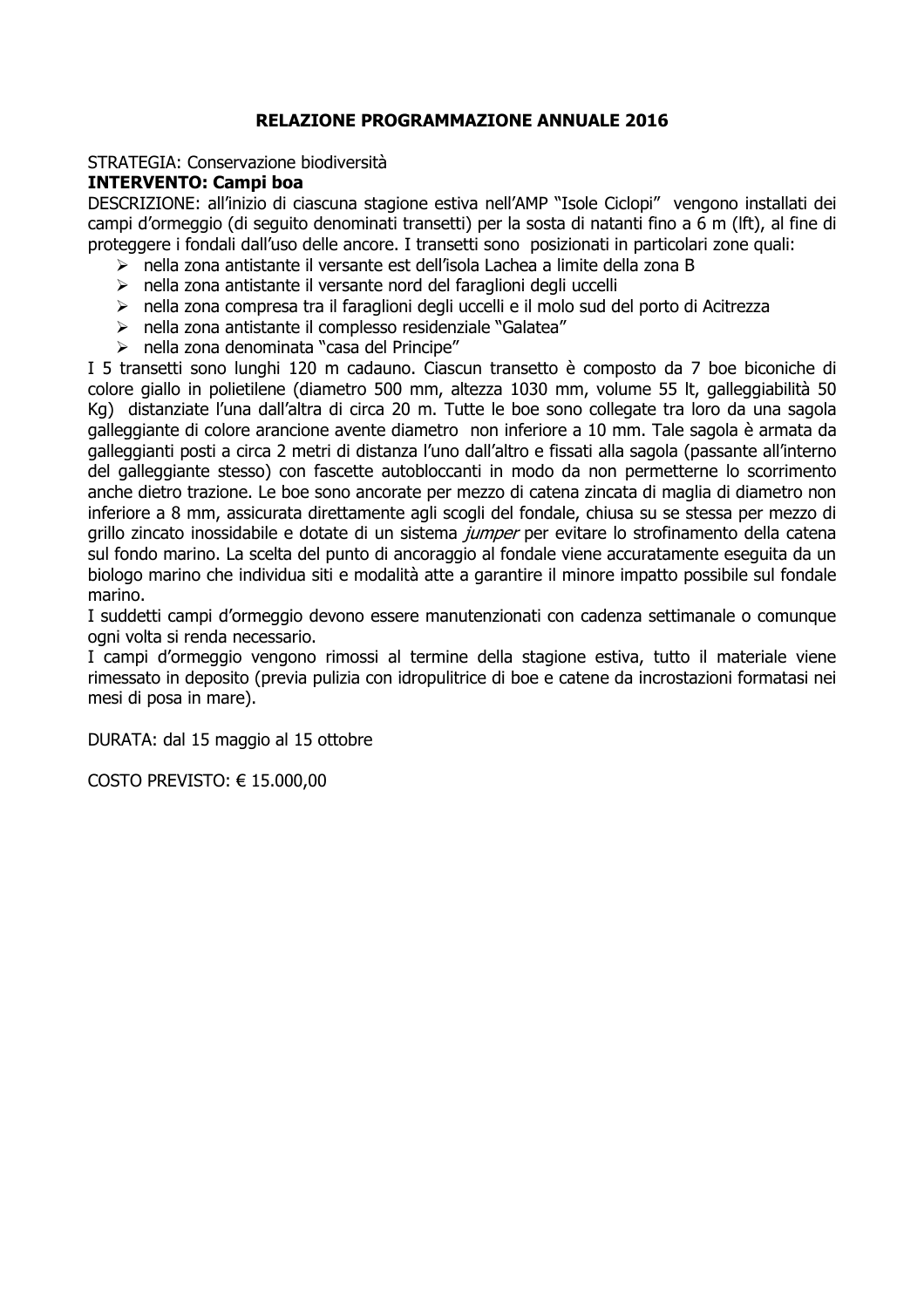## INTERVENTO: Manutenzione straordinaria boe zona A e boe sub.

DESCRIZIONE: L'intero sistema di segnalamenti marittimi dell'AMP Isole Ciclopi è sottoposto a controlli periodici per verificarne lo stato di efficienza. Con cadenza periodica vengono effettuati sia interventi di manutenzione ordinaria che straordinaria. Il sistema di delimitazione della zona A è sottoposto alle sequenti operazioni:

- $\bullet$ Ogni 30 giorni viene eseguito un controllo visivo dell'intero corpo della boa compreso il sistema di illuminazione, dello stato di usura di catenarie, grilli, *iumper* e corpo morto.
- Ogni 12 mesi la parte sommersa delle boe, unitamente ai primi metri di catenaria, viene ripulita da eventuali incrostazioni o mitili al fine di non appesantire la struttura.
- Ogni 24 mesi vengono sostituite le catenarie dell'imbando (jumper boa).  $\bullet$
- Ogni 48 mesi vengono sostituite tutte le catenarie.

A sequito dei suddetti controlli, si procede, ove necessario, a:

- Revisione dei sistemi lampeggianti con sostituzione delle batterie.  $\bullet$
- Verniciatura dell'intero corpo delle boe.
- · Sostituzione o riparazione delle golfare dei corpi morti.

Per i gavitelli di segnalazioni dei percorsi subacquei il piano di interventi prevede lo schema sequente:

- Ogni 30 giorni viene eseguito un controllo visivo dello stato di usura di catenarie, grilli, jumper, dell'ancoraggio e dell'intero corpo della boa, compreso il sistema di illuminazione.
- Ogni 12 mesi vengono sostituite le catenarie.
- · Ogni 12 mesi la parte sommersa dei gavitelli, comprendente i primi metri di catenaria, viene ripulita da eventuali incrostazioni o mitili al fine di non appesantire la struttura.
- Ogni 12 mesi vengono revisionati i sistemi lampeggianti con sostituzione delle batterie.
- Ogni 24 mesi i gavitelli vengono spostati al fine di evitare un eccessivo impatto sul sito di impianto.

Sono a carico del presente intervento le operazioni di verifica, la sostituzione di piccole parti danneggiate o usurate.

**DURATA: 2016**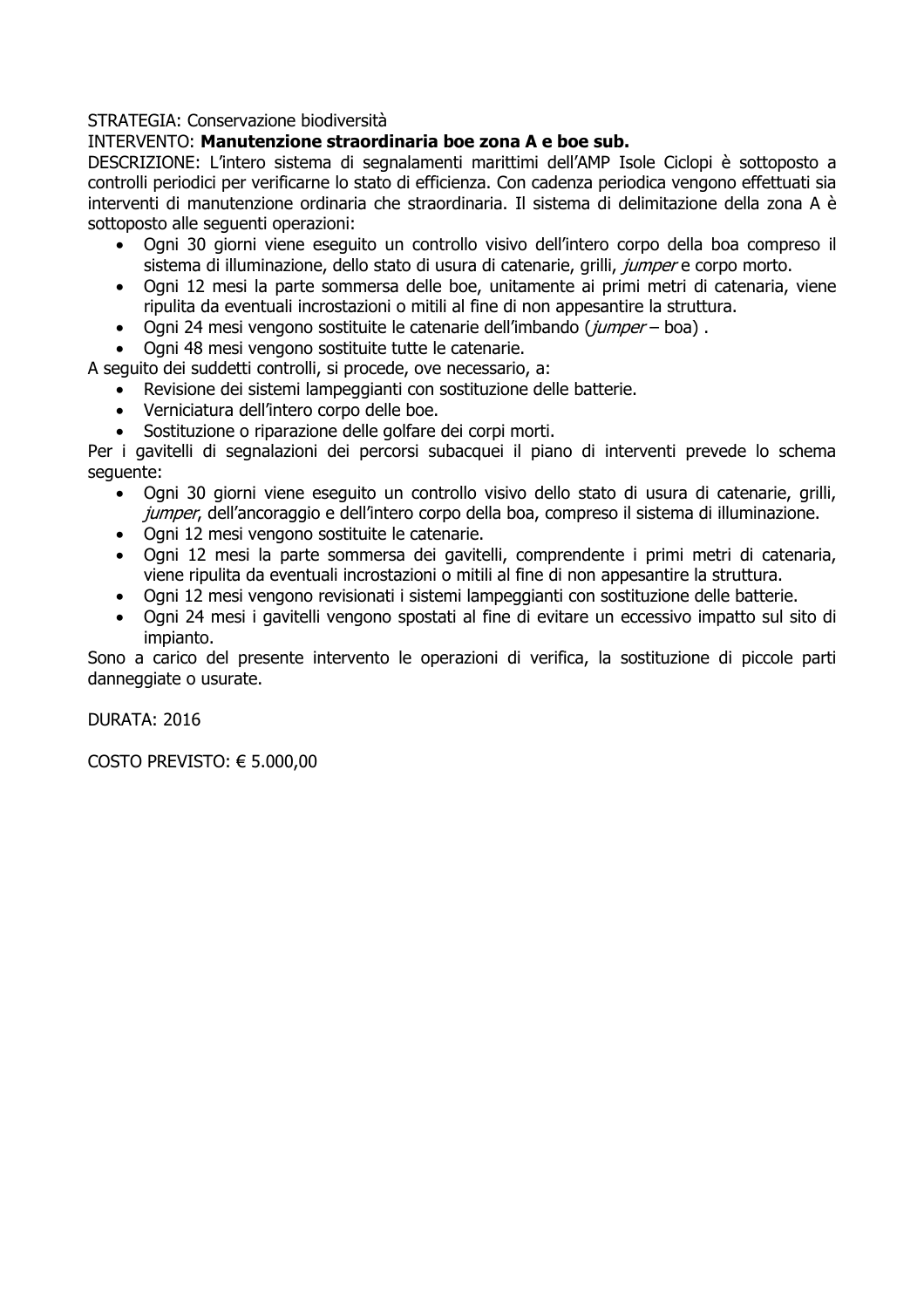#### INTERVENTO: Campagna di pulizia dei fondali e delle coste.

DESCRIZIONE: A seguito dell'attività di monitoraggio e delle segnalazioni dei diving operanti nel territorio periodicamente si rendono necessari interventi di recupero dai fondali marini di rifiuti principalmente trasportati dalle correnti o dai numerosi torrenti che sfociano lungo la costa o attrezzi da pesca andati perduti. Analogamente, in prevalenza al termine della stagione invernale, lungo le spiagge si accumulano rifiuti trasportati dalle onde che necessitano interventi mirati per la rimozione ed il conferimento a discarica. Il personale dell'AMP, avvalendosi della fattiva collaborazione di associazioni locali e centri immersione provvede al recupero di detti materiali che l'amministrazione comunale provvede a al conferire alle discariche autorizzate. Per garantire la sicurezza degli operatori si provvede alle forniture dei dispositivi individuali (quanti e ove necessario tute monouso) nonché delle attrezzature e dei materiali necessari per la raccolta (retini, pinze, raffi, sacchetti per la raccolta differenziata). Per le operazioni di pulizia dei fondali ci si avvale di sommozzatori specializzati volontari che con il supporto dei mezzi e del personale dell'AMP, provvederanno a rimuovere i rifiuti individuati nel corso di precedenti ricognizioni. I questo caso l'AMP provvede a fornire le ricariche ARA e i materiali di consumo (cime, moschettoni, retini, ecc) Per il recupero di macrorifiuti quali reti, cavi, grossi copertoni, si utilizzerà il battello spazzamare che, grazie alle attrezzature di bordo (gru, cestello, cassa di raccolta) consentirà un più agevole svolgimento delle attività.

Il Comune di Acicastello provvederà allo smaltimento dei rifiuti a norma di legge: al termine di ciascuna raccolta i materiali recuperati saranno immediatamente conferiti al servizio RSU del comune di Acicastello.

In aggiunta alle operazioni di pulizia dei fondali e delle coste, spesso si rende necessario procedere alla pulizia dello specchio acqueo del Porto di Acitrezza, ricadente nella zona C dell'A.M.P. L'area portuale è, infatti, sito di accumulo di rifiuti galleggianti a causa della conformazione della costa, dei venti e delle correnti dominanti. In alcuni casi, come ad esempio per la rimozione di rifiuti voluminosi (relitti di vecchi scafi affondati, grossi tronchi, ecc) è necessario avvalersi di mezzi meccanici quali gru e camion che vengono forniti gratuitamente da associazioni locali.

DURATA: 2016

COSTO PREVISTO:  $\epsilon$  5.000,00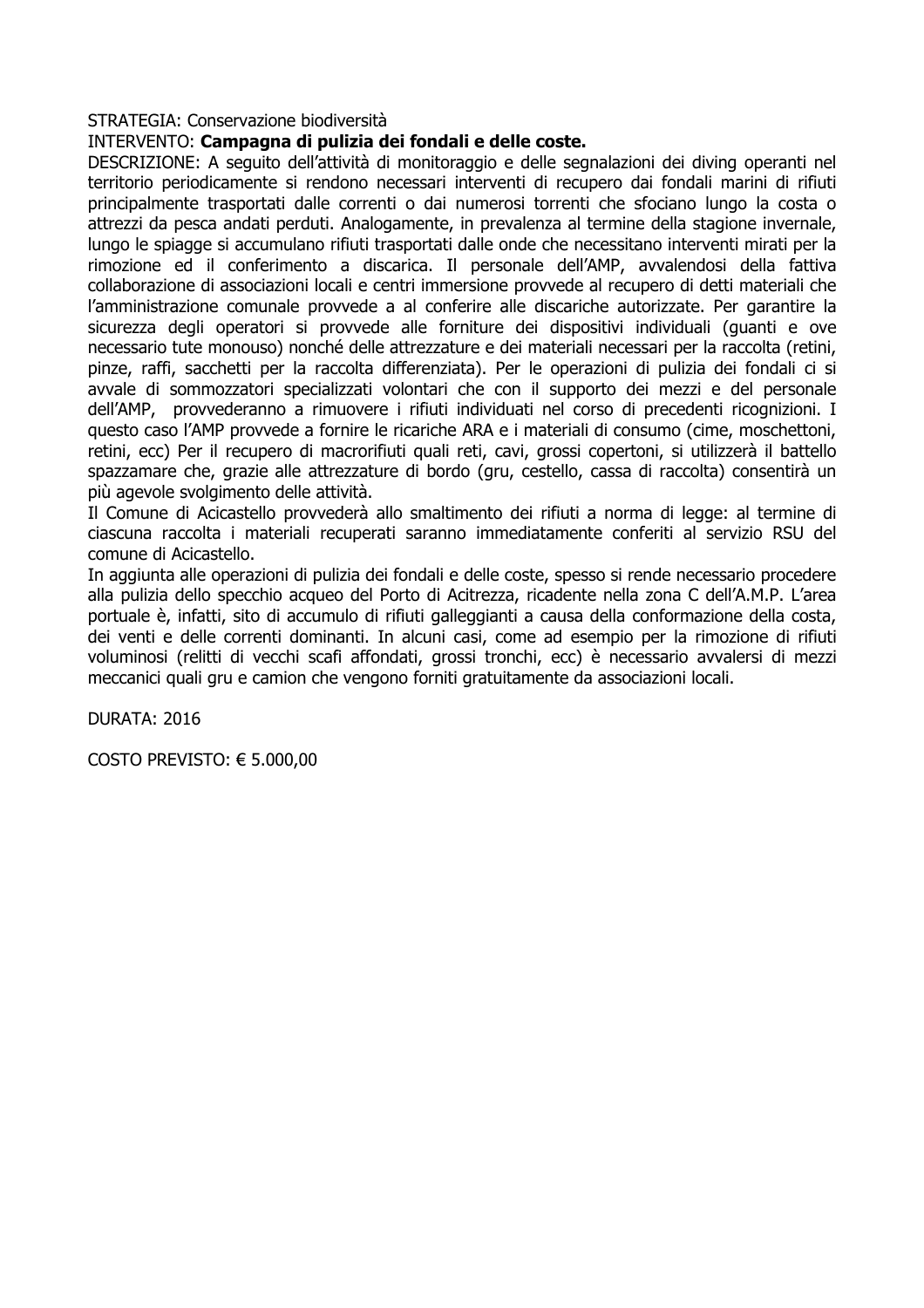#### **INTERVENTO: Gestione battello spazzamare.**

DESCRIZIONE: L'AMP ha in dotazione un battello spazzamare per la raccolta dei rifiuti solidi galleggianti. Il mezzo prevede l'impiego di un equipaggio composto da 2 unità di personale (comandante con idonea patente ed operatore di coperta) e viene utilizzato nel periodo coincidente con la stagione balneare, solitamente giugno-settembre, con le sequenti modalità. Per garantire l'efficienza dell'unità e la regolarità delle autorizzazioni e delle dotazioni di sicurezza nel mese di marzo, dopo il ricovero invernale, si procede alla ricognizione del mezzo, con verifica delle dotazioni di bordo e rinnovo della documentazione necessaria alla navigazione del battello. Si provvede, inoltre alla manutenzione ordinaria (cambio olio, filtri, verifica cuffie, controllo olio idraulico, ecc). Il servizio di pulizia ha inizio a luglio, viene svolto quotidianamente, approssimativamente dalle ore 09.00 alle 13.00. In particolare si provvede alla pulizia giornaliera dello specchio acqueo del porto di Acitrezza in cui le correnti fanno convergere rifiuti galleggianti che finiscono per accumularsi, mentre le uscite in mare vengono effettuate ogni qual volta, a sequito di segnalazioni e sopralluoghi svolti dal personale dell'AMP, si verifica la presenza di rifiuti galleggianti trasportati dalle correnti all'interno del perimetro dell'Area Marina Protetta. Tutte le operazioni effettuate dall'equipaggio sono riportate nel registro di bordo del battello. Il materiale raccolto viene registrato giornalmente con indicazione della tipologia e della quantità di rifiuti e documentato da fotografie. I rifiuti vengono depositati in un apposito cassonetto di raccolta posto all'interno del porto di Acitrezza per essere successivamente smaltiti dalla società Aciambiente, incaricata al servizio dall'amministrazione comunale, che provvede al loro conferimento in discarica. L'attività in mare si conclude a settembre, quando ha inizio la preparazione del mezzo per il ricovero invernale.

DURATA: estate 2016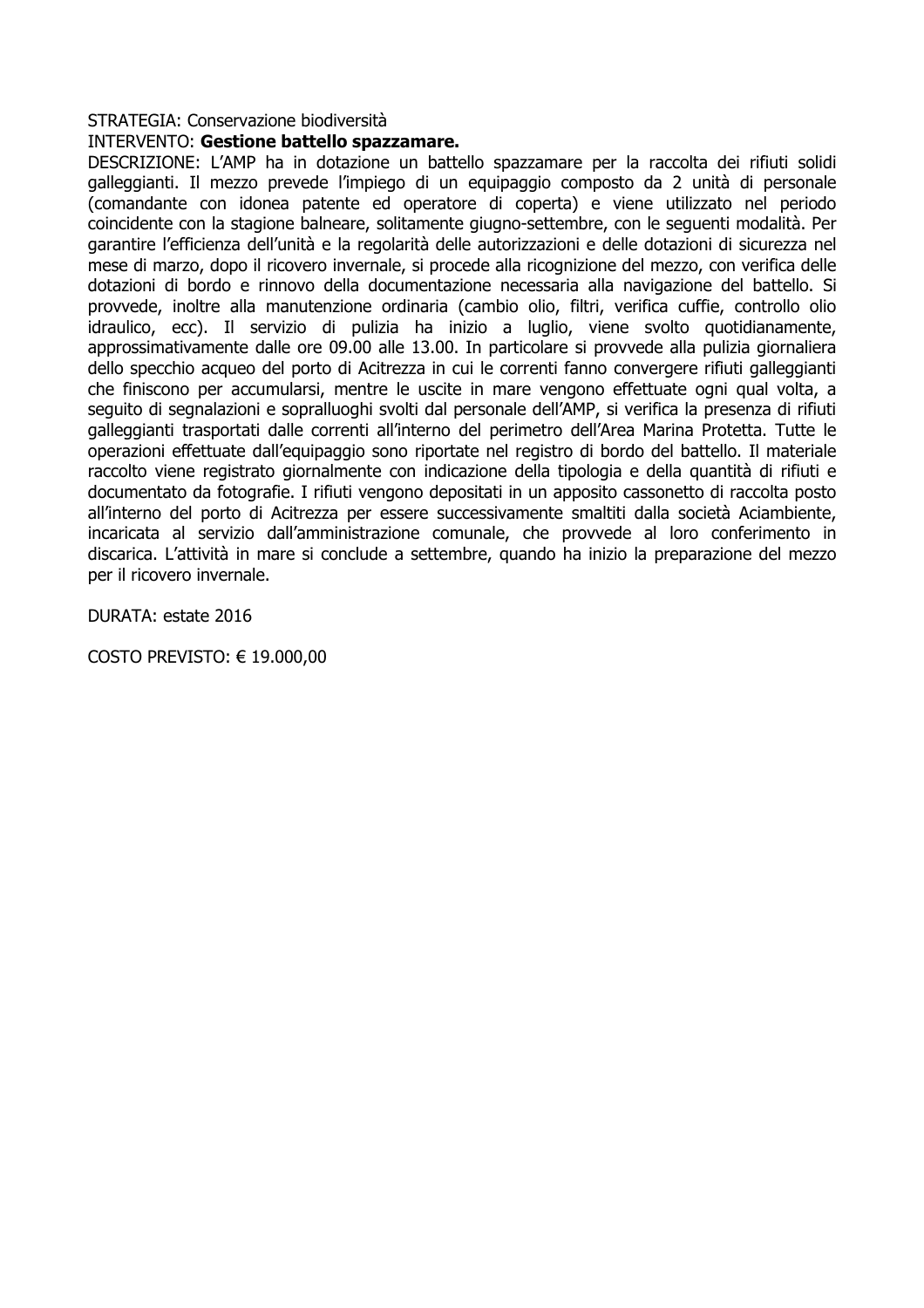#### INTERVENTO: Efficientamento energetico.

DESCRIZIONE: Al fine di ridurre i consumi energetici e, di conseguenza le emissioni dirette ed indirette di inquinanti nell'ambiente gli uffici e il centro visite dell'AMP sono dotati di appositi dispositivi e apparecchiature tra cui un impianto fotovoltaico da 12 KW e infissi a taglio termico. Il programma di conversione ed adequamento degli impianti prevede la sostituzione degli attuali condizionatori a pompa di calore con macchine dotate di tecnologia ad inverter in grado di ridurre notevolmente i consumi, nonché della sostituzione di lampade e insegne con più moderni sistemi a led. Ove possibile si procederà, inoltre, ad acquisire sistemi e tecnologie ulteriori per ridurre i consumi e migliorare l'efficienza energetica di locali e mezzi in uso all'AMP.

DURATA: 2016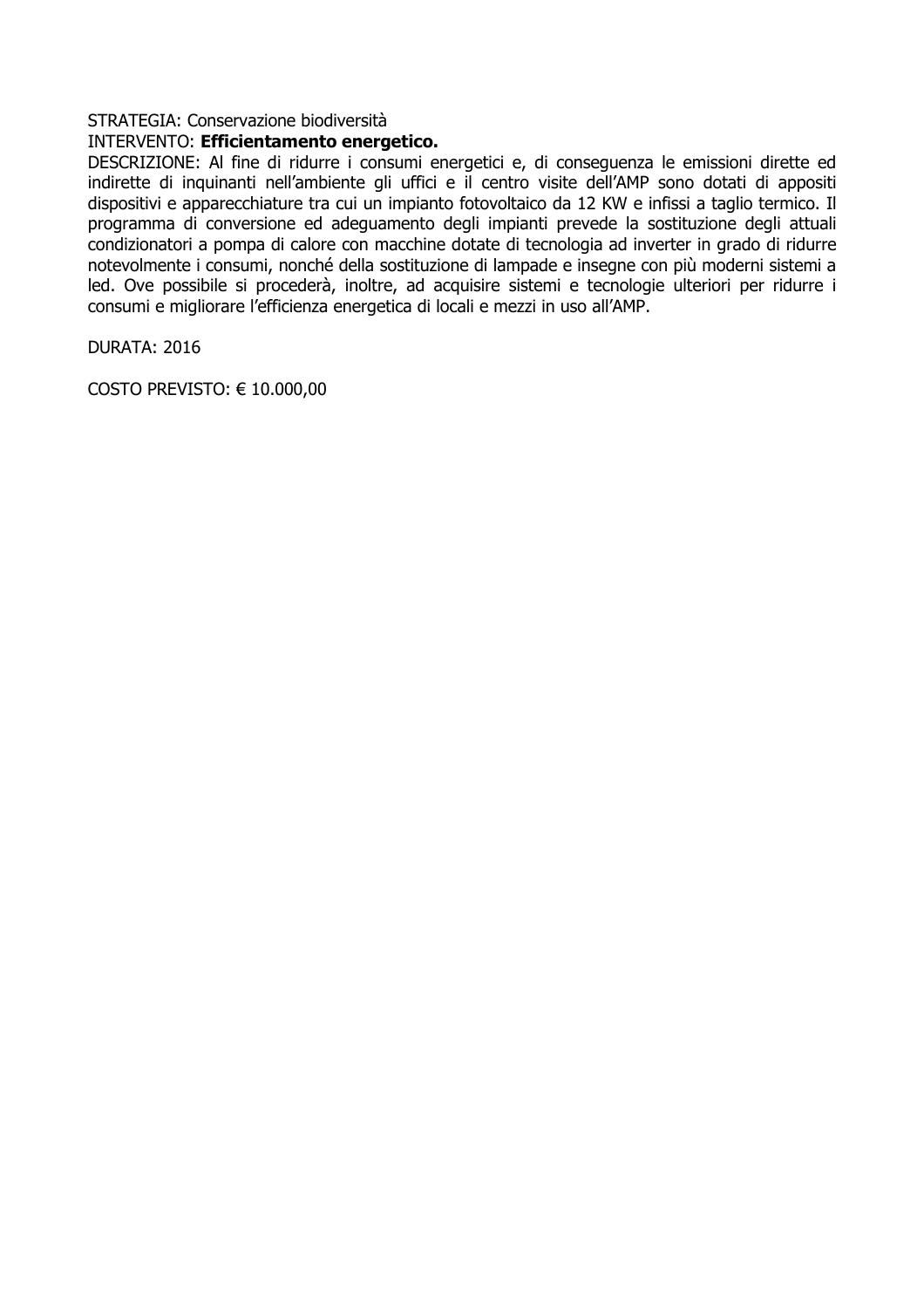#### **INTERVENTO: Monitoraggio ambientale**

DESCRIZIONE: Il monitoraggio di un'area marina protetta deve comprendere sia aspetti ambientali, sia aspetti socio-economici, ma soprattutto deve essere strutturato in modo tale da consentire una precisa valutazione degli effetti derivanti da una gestione controllata del territorio. La sua funzione primaria è quella di quidare l'organismo di gestione verso scelte mirate ad una sempre crescente efficacia degli interventi. Un monitoraggio attento può essere determinante per la valutazione delle capacità di carico dei differenti settori di interesse.

Nel corso dell'ultimo decennio sono state condotte campagne di monitoraggio, sia degli aspetti fisico-chimici, sia di quelli socio-economici sia di *governance*, utilizzando le metodiche messe a punto dal progetto "Strumenti di valutazione dell'efficacia di gestione nelle aree marine protette italiane" di cui questa AMP ha fatto parte. Nel corso del 2016, oltre al controllo "random" dell'intera area sarà effettuato in particolare il calcolo delle biomasse animali e vegetali finalizzato allo studio del bilancio ambientale. Saranno attenzionate aree già campionate nel corso degli anni precedenti, adoperando la tecnica delle *superfici minime*, per ciascuna tipologia di substrato e/o associazione biologica in modo da ottenere una stima dell'intera produzione nel'AMP.

I dati raccolti saranno organizzati in tabelle e successivamente elaborati statisticamente ed infine confrontati con quelli relativi a precedenti campagne al fine di individuare eventuali modificazioni e definire un trand.

Per il monitoraggio dei parametri fisico-chimici che attualmente vengono raccolti mediante sonde multi parametriche manuali si prevede l'acquisto e la posa di una stazione oceanografica permanente.

DURATA: da aprile a dicembre 2016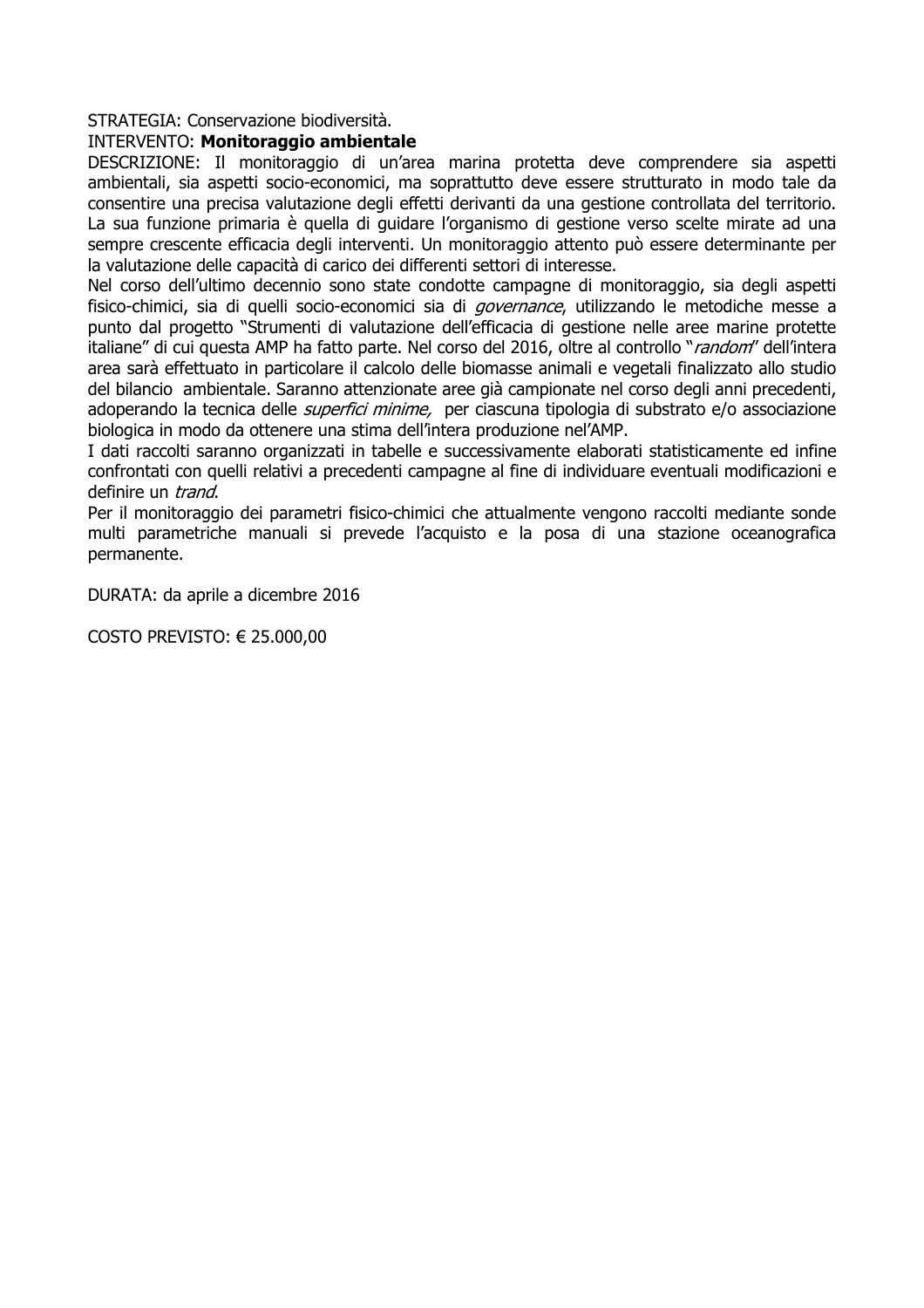## **INTERVENTO: Regolamento AMP**

DESCRIZIONE: Il Ministero dell'Ambiente con nota DPN-2007-5942 del 05/03/2007 ha richiesto l'aggiornamento del decreto istitutivo dell'AMP Isole Ciclopi e l'approvazione del Regolamento di disciplina delle attività consentite della medesima area marina protetta. In data 3 maggio 2007 (Prot. n. 566/07) questa AMP trasmetteva al superiore MATTM bozza del decreto di aggiornamento e del regolamento di disciplina e organizzazione dell'area marina protetta Isole Ciclopi, approvati dal Consiglio di Amministrazione e dall'Assemblea del Consorzio di gestione e con il parere favorevole della Commissione di Riserva. Il 30 luglio successivo il MATTM richiedeva ai comuni di Acireale a Acicastello, alla Provincia Regionale di Catania e all'Assessorato Regionale al Territorio e all'Ambiente (nota prot. DPN/2007/0021038 del 30 luglio 2007, e successivo sollecito di cui alla nota prot. DPN/2008/0003447 del 11 febbraio 2008). Ad oggi non risulta pervenuto il parere da parte dell'ARTA Sicilia nonostante il 21/09/2010 con nota prot DPN-2010-0020016 lo stesso MATTM sollecitava ulteriormente l'espressione dei richiesti pareri.

L'assenza di un regolamento non consente di attuare le previste misure di tutela del patrimonio ambientale presente nell'AMP e impedisce di introitare le somme relative alle sanzioni comminate per l'inosservanza dei divieti, somme che certamente consentirebbero, se reinvestite nella vigilanza, di intensificare i controlli e ridurre sensibilmente il numero di infrazioni.

DURATA: non dipendente da questa amministrazione

COSTO PREVISTO:  $\in$  0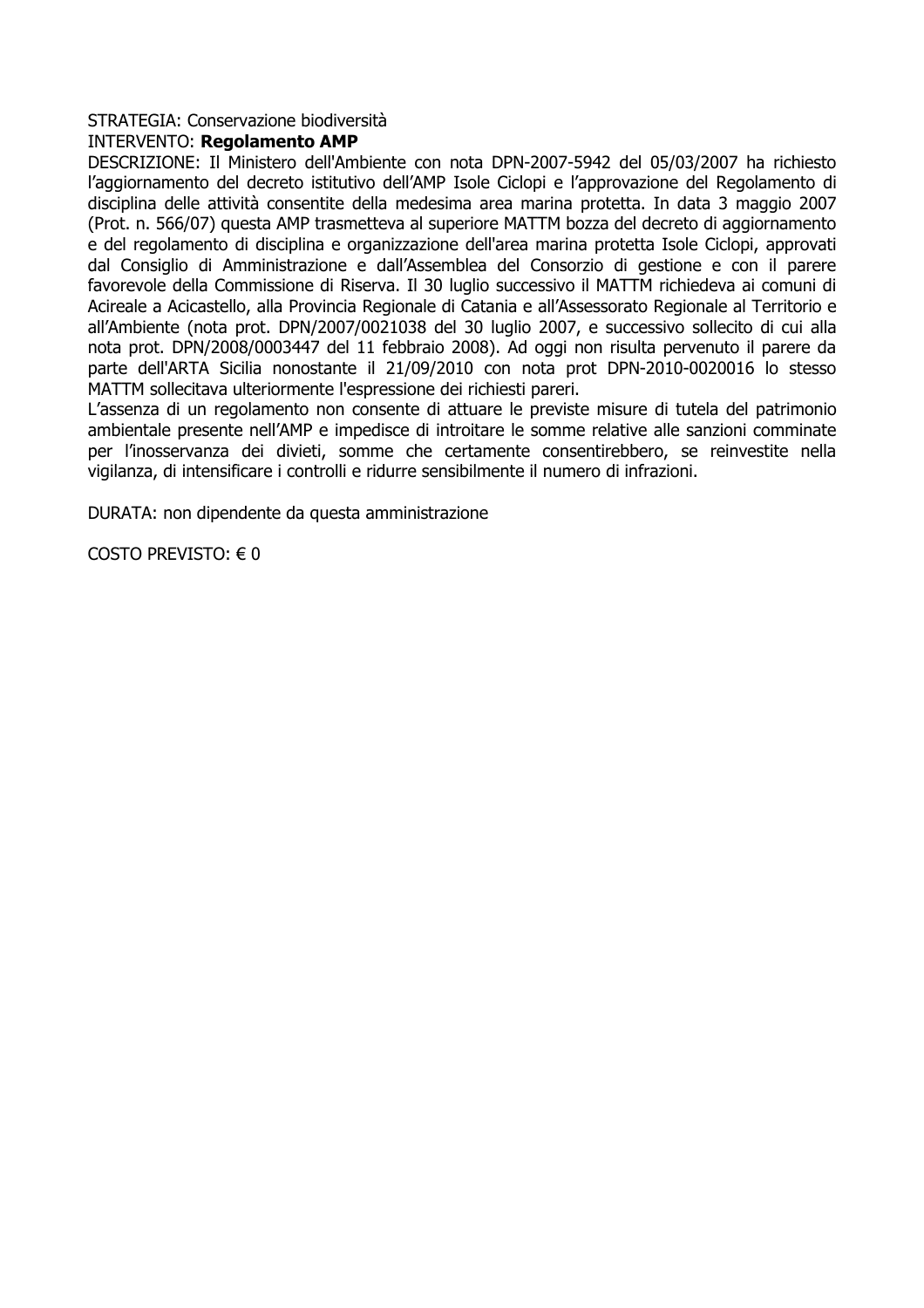## INTERVENTO: Ecorendiconto (Direttiva 48234 per la conservazione della biodiversità)

DESCRIZIONE: Nel corso delle precedenti annualità è stata portata a termine la Fase 0 (verifica della cartografia bionomica redatta nel 2001 e censimento e raccolta dei lavori scientifici condotti nel territorio dell'AMP). Per la Fase I sono state individuate le comunità bentoniche, associata la fauna ittica rilevata tramite *visual census* con ciascuna biocenosi ed avviata l'analisi trofodinamica delle comunità bentoniche, per la quale si è proceduto inizialmente alla individuazione e codificazione dei servizi ecosistemici e successivamente sono state messe a punto tutte le procedure necessarie a convertire i dati di produttività in energia (joule) ed è stata ipotizzata una tecnica di misurazione della biomassa animale e vegetale basata sull'utilizzo dell'area minima di campionamento distinte per tipologia di associazione e substrato.

Data la complessità delle analisi trofodinamica ed emergetica si è scelto di avvalersi della collaborazione del Dipartimento di Scienze dell'Università di Catania che ha assegnato ad una giovane ricercatrice una borsa di dottorato dedicata.

Nel corso del 2016 si prevede di procedere con il calcolo delle biomasse dei popolamenti animali e vegetali. Saranno attenzionate aree già campionate nel corso degli anni precedenti, adoperando la tecnica delle superfici minime, per ciascuna tipologia di substrato e/o associazione biologica in modo da ottenere una stima dell'intera produzione nel'AMP. I dati raccolti saranno organizzati in tabelle e successivamente elaborati statisticamente ed infine confrontati con quelli relativi a precedenti campagne al fine di individuare eventuali modificazioni e definire un *trand*. Successivamente sarà avviata l'analisi emergetica.

DURATA: 2016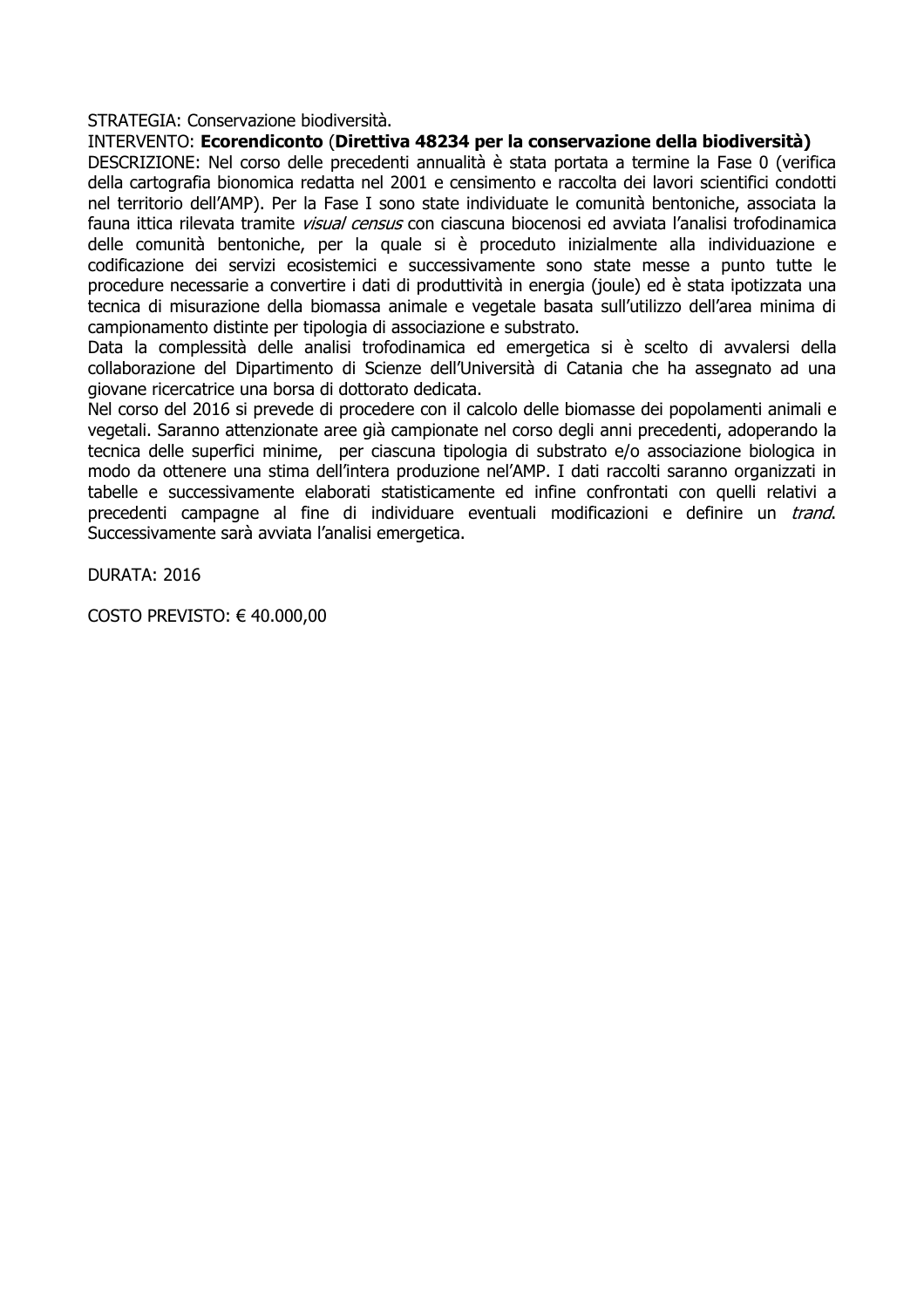# **INTERVENTO: Campagne di informazione**

DESCRIZIONE: La fruizione delle AMP è uno strumento assai efficace per diffondere i risultati ottenuti con la tutela e per rendere partecipi gli utenti del valore rappresentato dal territorio protetto. Tuttavia è essenziale bilanciare le esigenze di tutela con le presenze turistiche e le pressioni antropiche pertanto si rende necessario un intervento di informazione mediante la realizzazione e distribuzione di *depliants* e cartelli didattico/informativi, nonché la realizzazione di workshop e seminari divulgativi. Nell'anno 2016 si prevede l'aggiornamento e la ristampa del materiale informativo e la partecipazione a eventi, fiere e mostre di settore per la promozione e l'informazione sulle attività e le norme inerenti l'AMP.

DURATA: 2016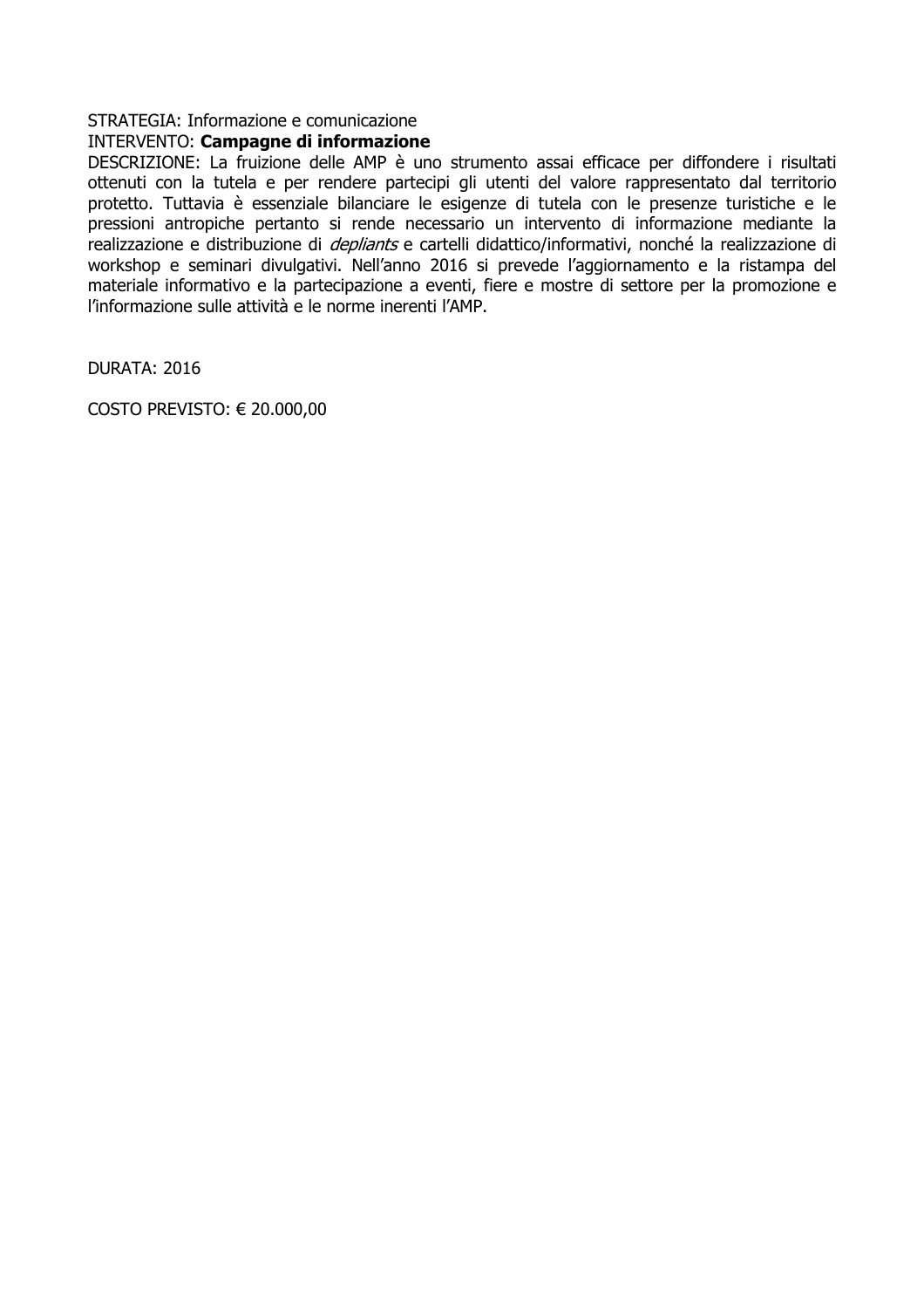## INTERVENTO: Implementazione sito web istituzionale

DESCRIZIONE: per mantenere attuale l'informazione veicolata tramite il sito internet istituzionale si prevede il restyling del sito web e l'introduzione di moderni sistemi di consultazione delle informazioni quali ad esempio la piattaforma webgis ed il collegamento al nuovo sistema di videosorveglianza limitatamente alle informazioni non protette dalle norme sulla privacy.

DURATA: 2016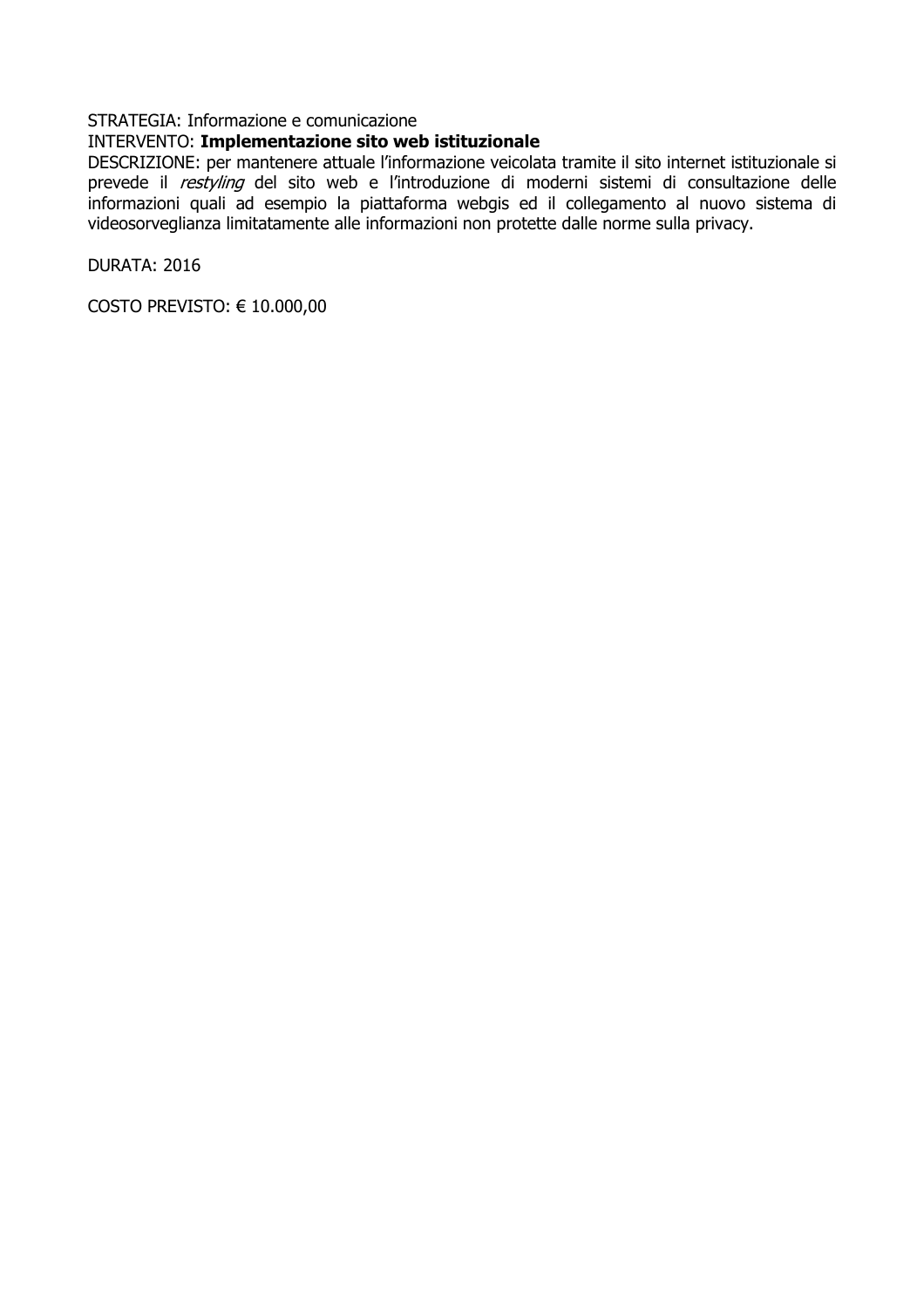## **INTERVENTO: Navigando per Trezza**

DESCRIZIONE:. Dal 2010 l'amministrazione organizza presso il porto di Acitrezza la manifestazione denominata "Navigando per Trezza". Si tratta di una iniziativa promozionale per presentare all'utenza le attività connesse al mare presenti nel territorio. Una sessione è dedicata alla nautica da diporto, una alle attività sportive (diving, vela, windsurf, ecc), una ai prodotti enogastronomici e dell'artigianato locale legati alla cultura marinara del piccolo borgo. Parallelamente all'esposizione vengono organizzati, dai diversi partner istituzionali vari eventi sportivi e culturali (regata velica a cura della lega navale italiana, immersioni subacquee ricreative con l'egida di Telethon per una raccolta fondi, escursioni naturalistiche curate dai gestori delle aree protette presenti nel comprensorio, mostre fotografiche e seminari curati dalle istituzione e dalle associazioni partecipanti). La partecipazione è gratuita e sono previste solo le spese relative ai materiali promozionali da distribuire in un apposito stand durante i tre giorni della manifestazione già inseriti nell'intervento denominato "campagne di informazione"

DURATA: Maggio 2016

COSTO PREVISTO:  $\in$  0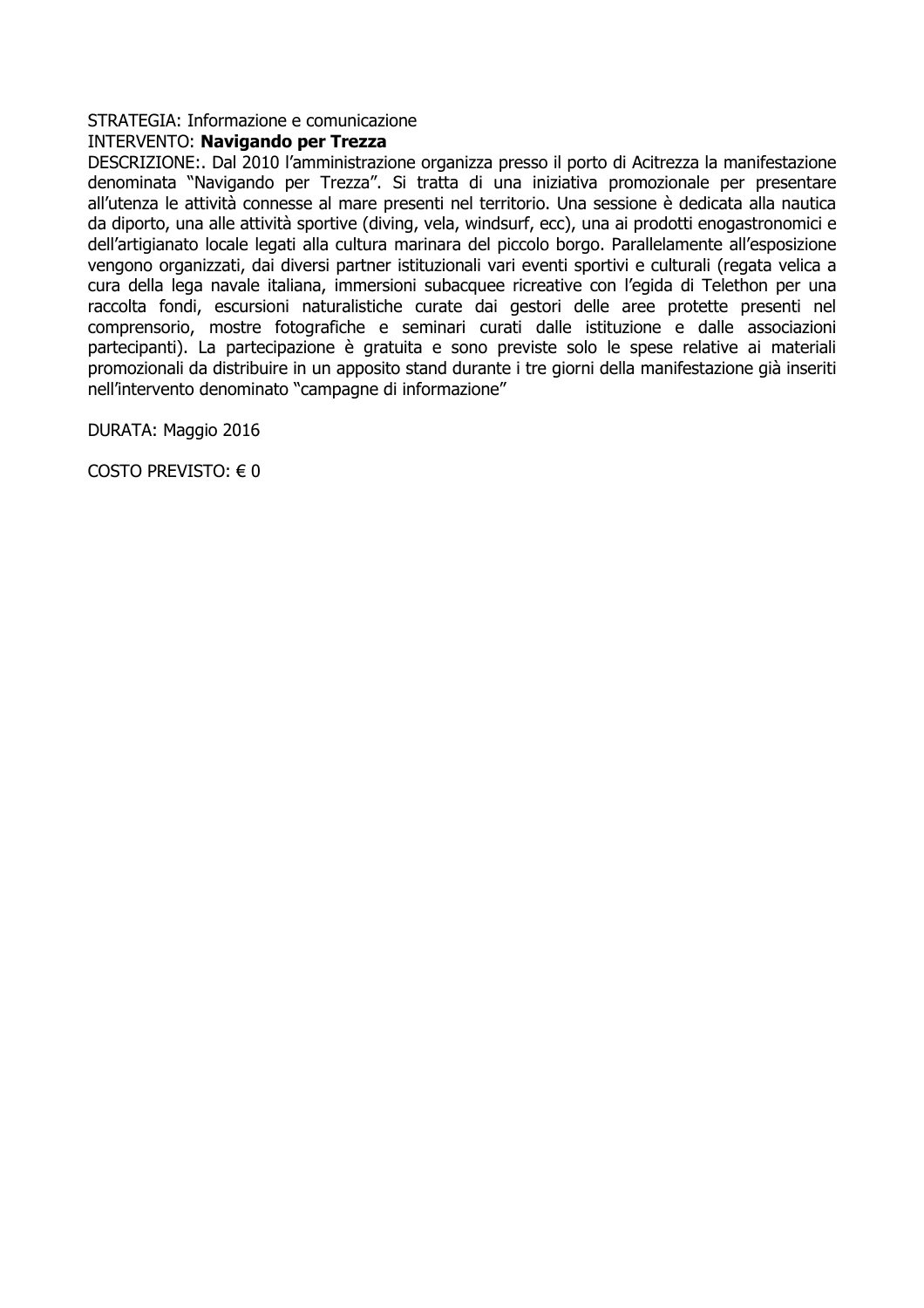#### INTERVENTO: Servizio di supporto alla vigilanza e informazione

DESCRIZIONE: Parallelamente all'attività di prevenzione e repressione degli illeciti operata dalla Capitaneria di Porto di Catania, è necessario prevedere un servizio di informazione e promozione da svolgere in mare e lungo la costa. La limitata estensione dell'A.M.P. consente di integrare e supportare le attività istituzionali della Guardia Costiera con limitate risorse di uomini e mezzi. Giovani residenti, selezionati ed appositamente formati, potranno sorvegliare il territorio con i mezzi dell'A.M.P., scoraggiando le attività illecite e distribuendo materiale informativo recante le norme comportamentali dell'A.M.P. e segnalando prontamente alle autorità competenti eventuali illeciti riscontrati nel corso delle suddette attività. Una unità di personale, selezionata nei modi previsti dalla legge e formata con appositi corsi, si occuperà giornalmente (con orari 8.00-14.00) del monitoraggio e controllo del territorio, sia da terra che dal mare. Il personale dovrà compilare schede di rilevamento, appositamente predisposte dal coordinatore dell'intervento, riportando informazioni su presenze, stato dei luoghi e stato delle strutture dell'A.M.P.

DURATA: dal 1º gennaio al 31 dicembre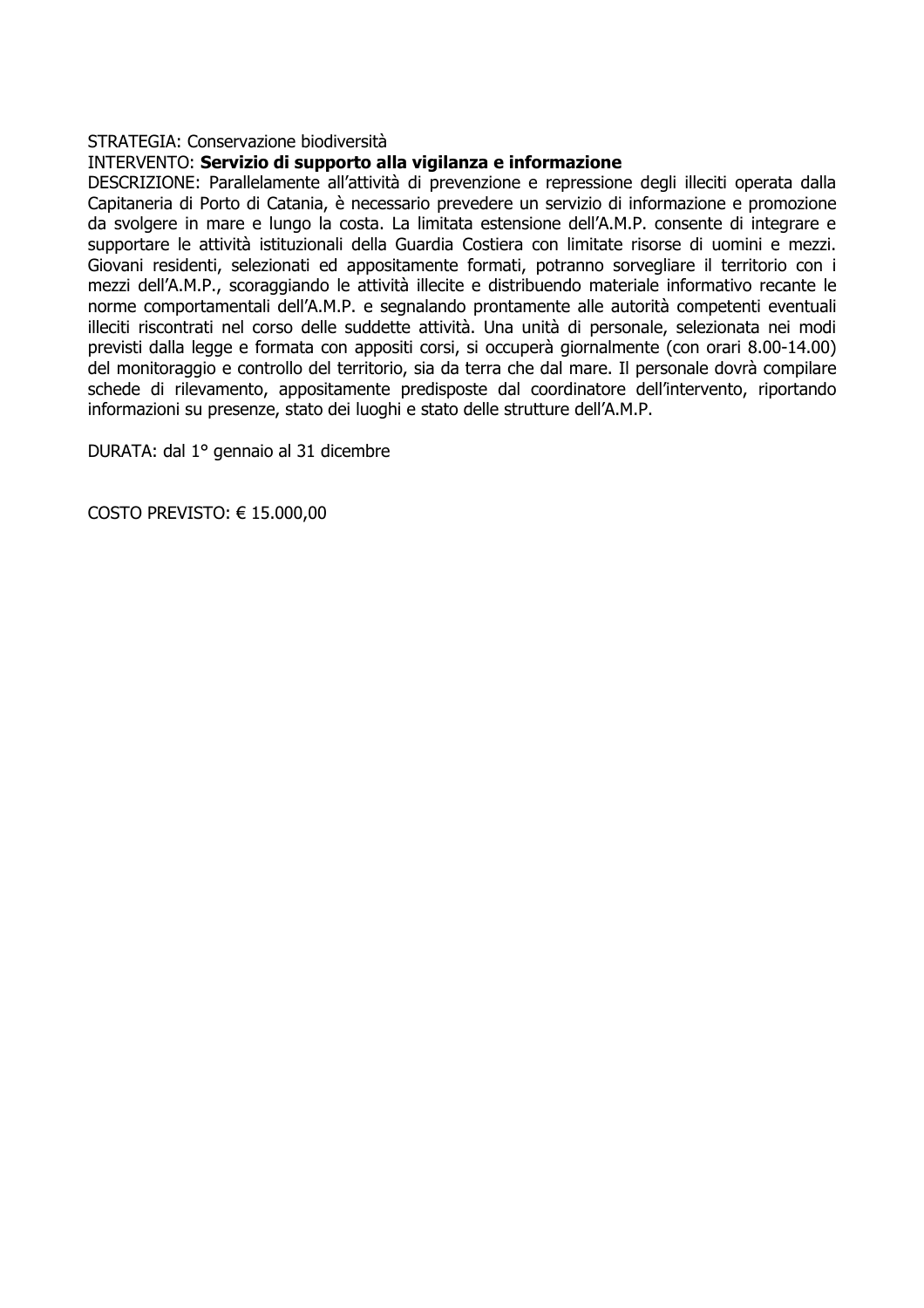## INTERVENTO: Convenzione di affidamento centro di accoglienza

DESCRIZIONE: La visibilità dell'A.M.P. è strettamente legata alla presenza sul territorio di un centro accoglienza in funzione dal lunedì al venerdì con orario di ufficio (9.00:13.00 -16.00:19.30), per le informazioni su norme e regolamenti vigenti, per la prenotazione di visite guidate ed escursioni e per il rilascio di permessi e autorizzazioni. L'intervento ha lo scopo di consentire l'affidamento del centro suddetto a giovani residenti, selezionati con pubblico bando, in possesso dei requisiti necessari per prestare questo servizio. Ogni attività sarà supervisionata dal Direttore e coordinata dagli incaricati del coordinamento interventi.

DURATA: dal 1º gennaio al 31 dicembre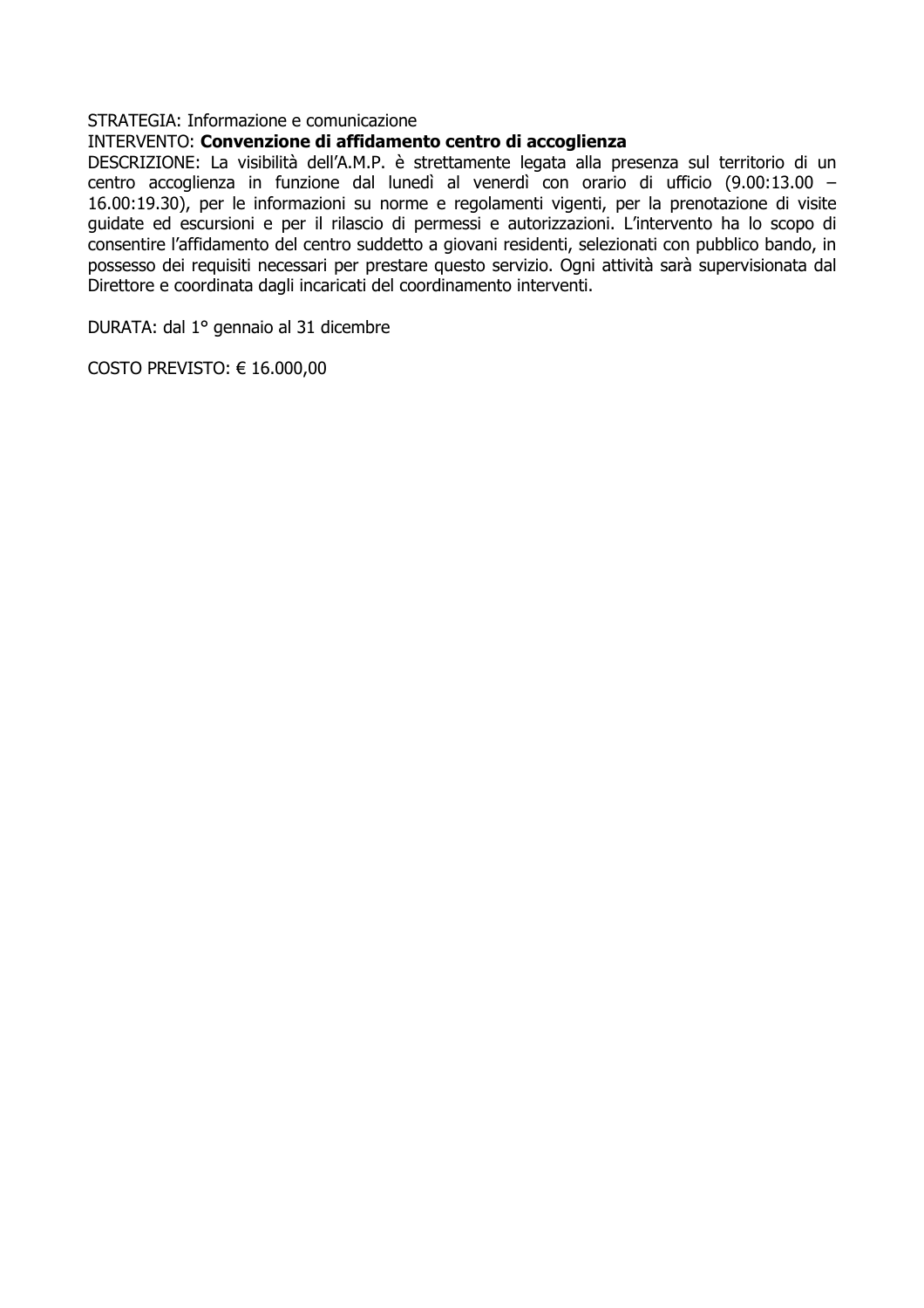## INTERVENTO: Interventi di adeguamento dei locali del centro visite/uffici DESCRIZIONE:

La visibilità dell'A.M.P. è strettamente legata alla presenza sul territorio di un centro accoglienza per le informazioni su norme e regolamenti vigenti, per la prenotazione di visite quidate ed escursioni e per il rilascio di permessi e autorizzazioni.

L'Agenzia Nazionale dei Beni Sequestrati e Confiscati alla Criminalità Organizzata con decreto del 5 ottobre 2015, ha trasferito l'immobile che ospita gli uffici ed il centro visite dell'Area Marina Protetta Isole Ciclopi al patrimonio indisponibile del Comune di Acicastello per finalità istituzionali. Poiché il Comune di Acicastello intende utilizzare i locali dell'immobile per ospitare gli uffici tributari, la sede della Polizia Municipale del Comune di Acicastello e gli uffici dell'Area Marina Protetta, si rendono necessari interventi di adequamento dell'immobile che consentano la separazione degli spazi che saranno destinati alle attività del Comune da quelli in uso al Consorzio. Gli interventi consistono nella separazione fisica dei locali al piano terra con diversificazione degli ingressi, nella separazione degli impianti elettrici, nell'adeguamento per uso uffici dei locali originariamente destinati a cucine, nella ricollocazione dei locali depositi posti al piano interrato e nel trasferimento di linee dati e telefoniche dal piano primo al piano terra. Il Comune di Acicastello si impegna a riconoscere, a titolo di scomputo sugli eventuali canoni di locazione determinati in sede di rinegoziazione del contratto di affitto, il valore degli interventi suddetti.

DURATA: 2016

COSTO PREVISTO:  $\in$  40.000,00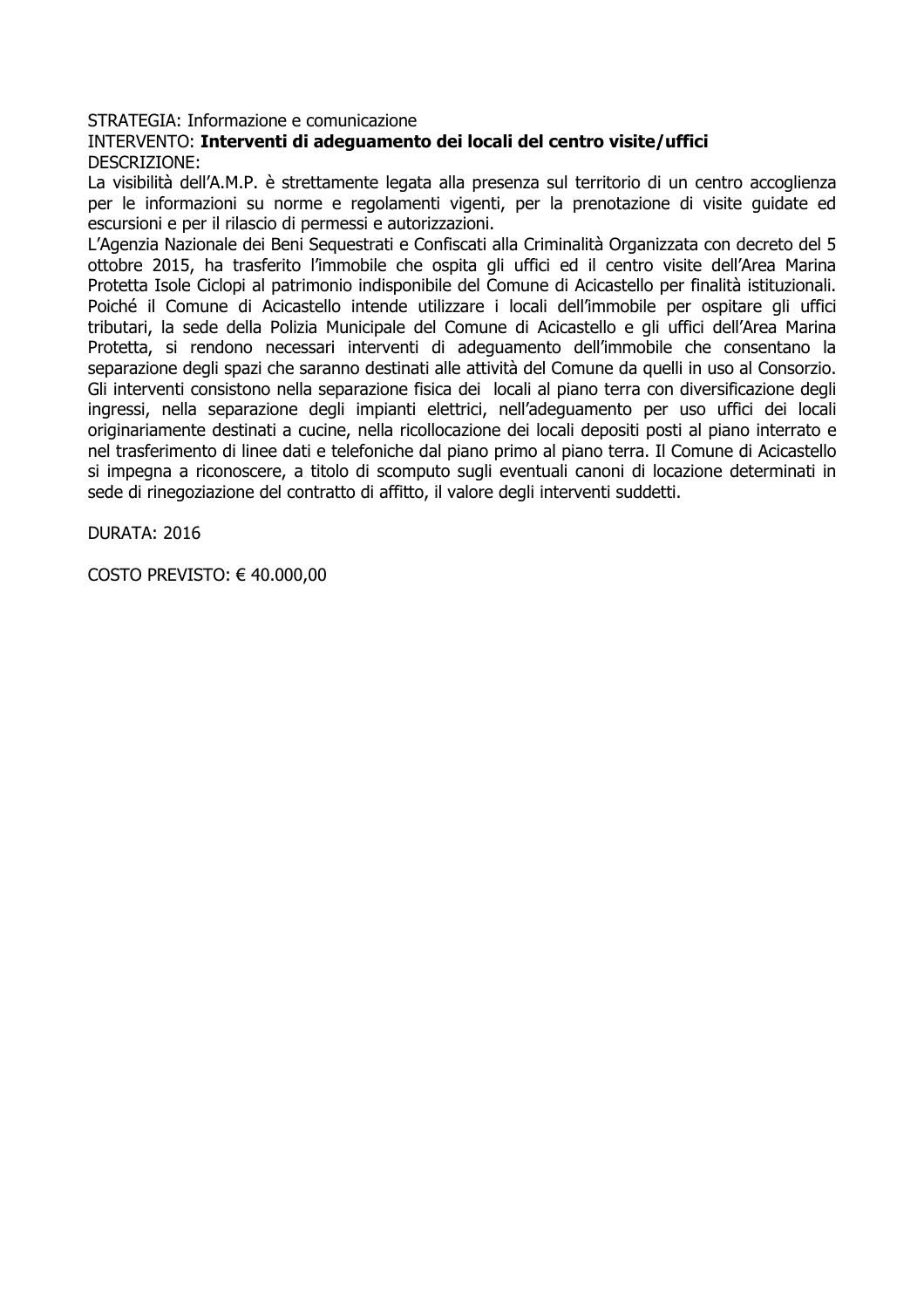## INTERVENTO: Acquisto di apparecchiature informatiche

DESCRIZIONE: per le esigenze operative degli uffici si rende necessario procedere alla sostituzione di alcuni computer e periferiche e dei relativi software che risultano ormai datati e spesso non più idonei a supportare i nuovi programmi, i sistemi operativi e le comuni applicazioni che necessitano di capacità di elaborazione non presenti nelle vecchie macchine.

DURATA: 2016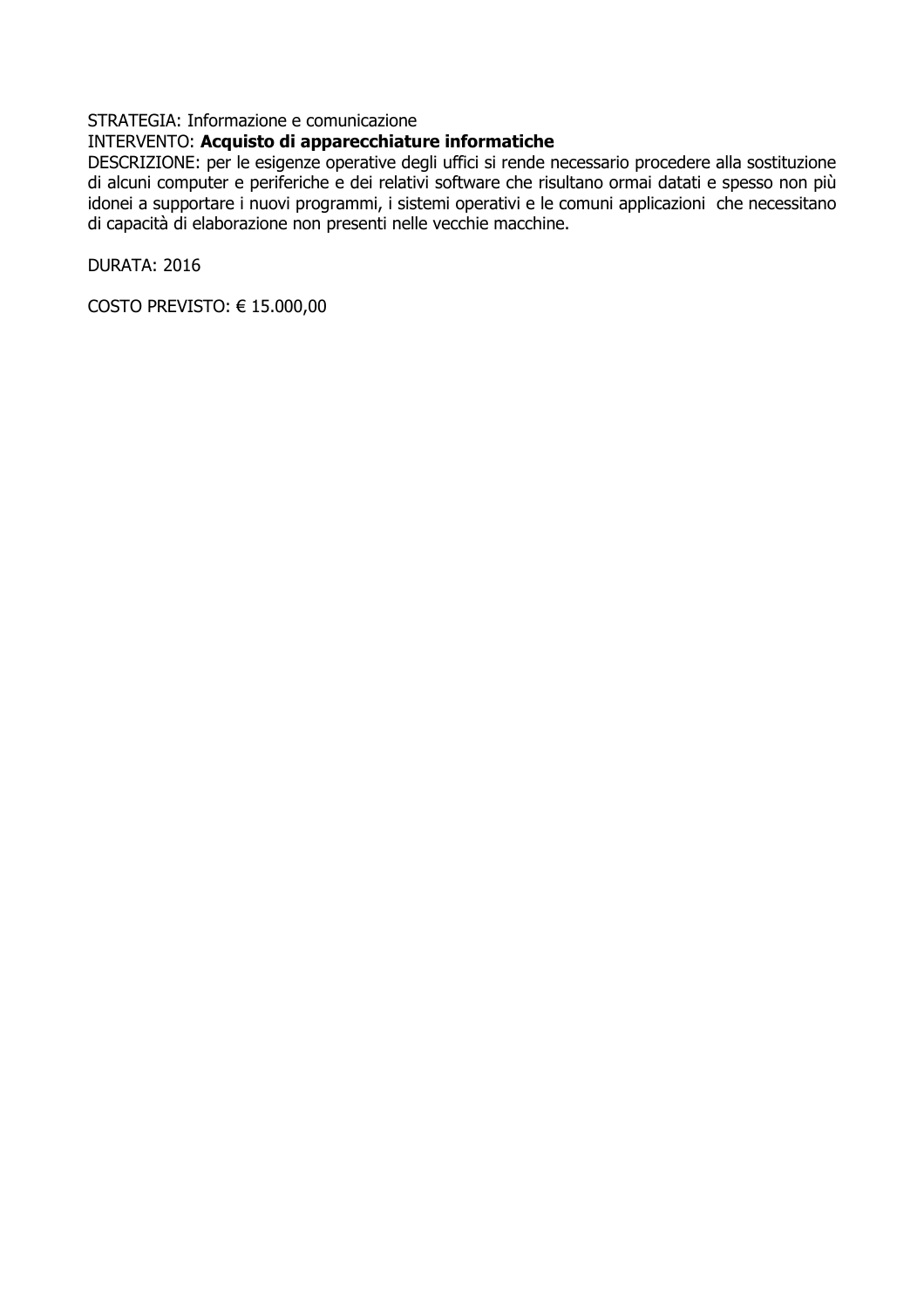#### INTERVENTO: Campagna "Haliotis? No grazie"

DESCRIZIONE: Questa specie di mollusco gasteropode è considerato localmente una prelibatezza gastronomica ed è, quindi, oggetto di una pesca intensiva generalmente condotta con mezzi illeciti da sommozzatori non autorizzati. La cattura avviene in immersione, rivoltando i massi del fondale con consequenze disastrose per la flora e la fauna marine.

Molti consumatori non sembrano conoscere gli effetti derivanti dal consumo di Haliotis sullo stato di salute dei fondali e la fortissima richiesta di questi molluschi ne ha fatto lievitare il prezzo fino a circa 100 euro/kg. Questo determina una intensa pesca in tutta la regione e, talvolta, anche nell'AMP, nonostante i controlli e le sanzioni comminate dalla Capitaneria di porto. Purtroppo i soggetti dediti a questa pesca risultano pregiudicati e nullatenenti e poco effetto hanno su di loro sanzioni amministrative e sequestri.

Poiché la maggior parte dei consumatori non ha conoscenza sulle metodiche di cattura ed jgnora che questa pratica, oltre a non rispettare le norme vigenti in materia di pesca, causa ingentissimi danni all'ambiente bentonico costiero è necessario avviare una campagna di informazione e sensibilizzazione per ridurre il consumo e la pesca subacquea degli *Haliotis* con consequente salvaguardia di tutta la fauna bentonica marina.

In una prima fase sarà redatto un piano di comunicazione in cui dovranno essere individuate le strategie idonee ad una efficace veicolazione del messaggio di salvaguardia dell'ambiente. Sarà, inoltre, progettato un flyer con testo e immagini opportunamente selezionati per scoraggiare il consumo del mollusco.

DURATA: da gennaio a dicembre 2016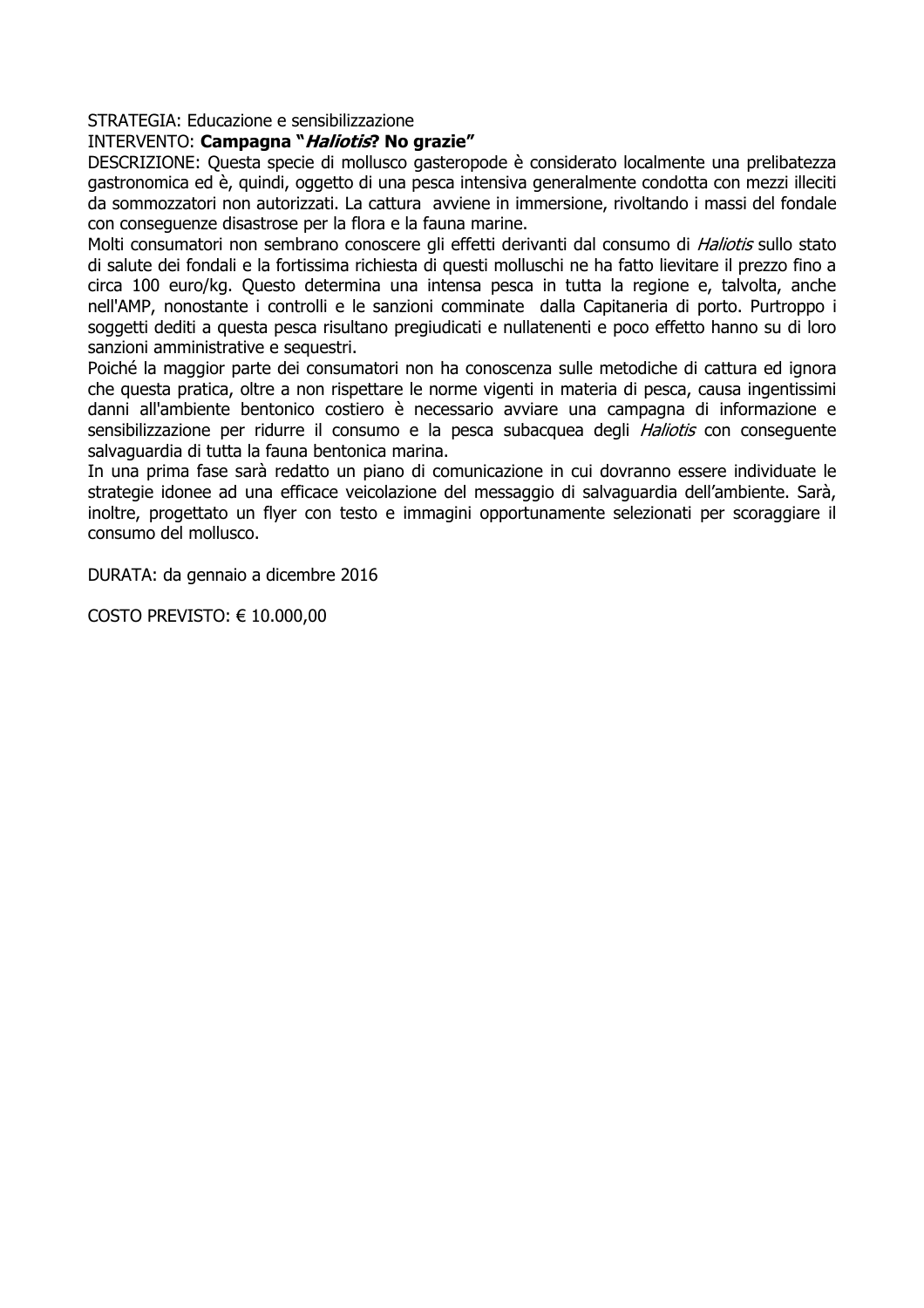### **INTERVENTO: Campus Maestro Mare**

DESCRIZIONE: Per promuovere un uso consapevole della risorsa mare annualmente viene proposto ai bambini delle scuole elementari e medie il "Campus Maestro Mare". Si tratta di uno specifico grest estivo organizzato dall'AMP Isole Ciclopi, dal Comune di Acicastello e dalle associazioni sportive delle rispettive federazioni CONI (Fed. It. Nuoto; Fed. It. Vela; Fed. It. Canoa). Ogni disciplina prevede il tesseramento del bambino alla rispettiva federazione, comprensiva di copertura assicurativa. Il corso è destinato a bambini da 6 a 14 anni, ogni bambino praticherà una settimana di ciascuna delle sequenti attività (per ogni disciplina saranno forniti elementi di base teorico/pratici):

VELA: conduzione di unità a vela e/o windsurf CANOA: conduzione di canoe mono e biposto BIOLOGIA MARINA: osservazione commentata dei fondali con maschera e pinne visita quidata all'Isola Lachea uscita quidata con il battello a fondo trasparente PALLANUOTO: pratica dello sport in mare

NUOTO/GIMNUOTO: tecniche e stili di nuoto in mare: ginnastica in acqua

DURATA: 30 giorni dalla metà di giugno alla metà di luglio, dalle 8:00 alle 14:00

COSTO PREVISTO:  $\in$  0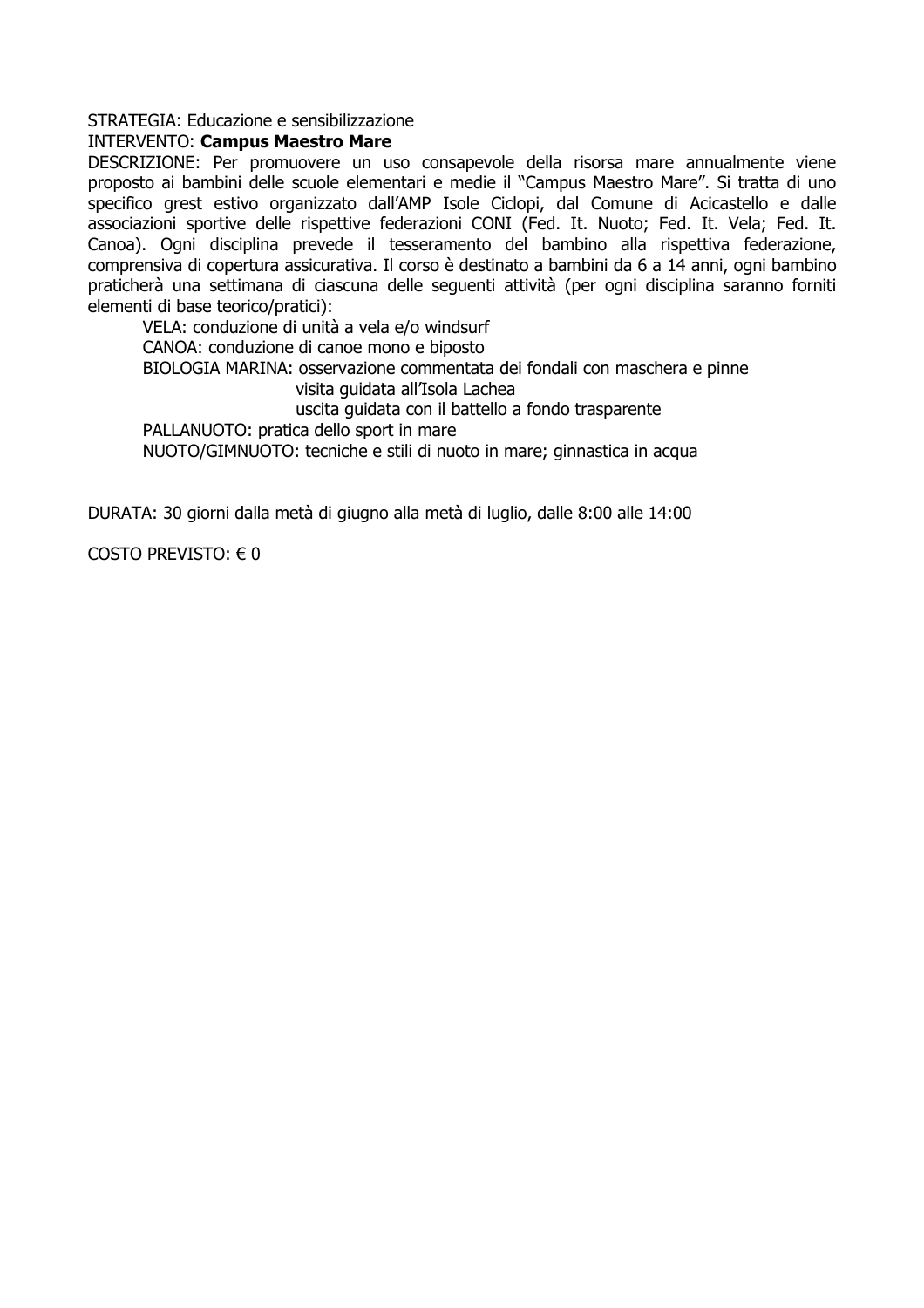# INTERVENTO: Alternanza scuola lavoro

DESCRIZIONE: La legge 107/2015, nei commi dal 33 al 43 dell'articolo 1, pone la possibilità di stipulare convenzioni per lo svolgimento di percorsi in alternanza con enti che svolgono attività afferenti al patrimonio artistico, culturale e ambientale pertanto il Liceo Scientifico Statale Galileo Galilei di Catania ha chiesto di poter stipulare con l'AMP una convenzione atta a formalizzare un percorso di alternanza scuola-lavoro che possa svolgersi nel territorio e nelle strutture di pertinenza dell'Area Marina Protetta Isole dei Ciclopi.

Il percorso si svilupperà con le sequenti caratteristiche:

- 1. sarà rivolto ad una classe del Liceo Scientifico (III G) per un numero complessivo di 26 alunni;
- 2. sarà realizzato in 40 ore di formazione, presso la scuola, e 40 ore di stage presso l'AMP da effettuarsi entro l'anno scolastico 2015-2016:
- 3. sarà progettato e seguito da un tutor individuato all'interno della scuola e da un tutor individuato dall'Area Marina Protetta Isole dei Ciclopi.

**DURATA: 2016** 

COSTO PREVISTO: € 0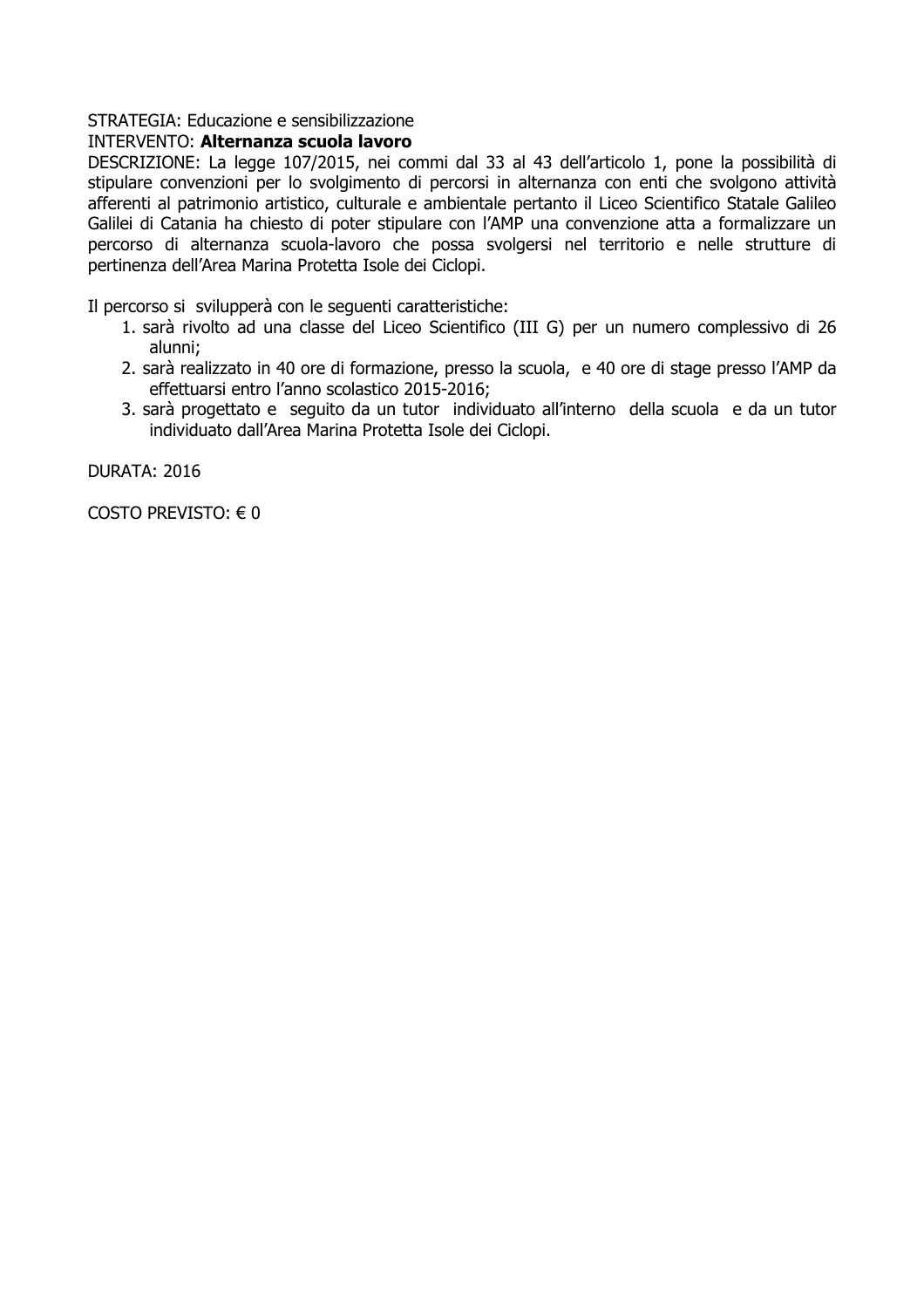#### **INTERVENTO: Educazione ambientale scuole**

DESCRIZIONE: Tra gli strumenti più efficaci per la sensibilizzazione alla fruizione responsabile dell'ambiente vi è la didattica mirata ai ragazzi in età scolare. L'AMP organizza per il periodo Aprile - ottobre 2016 una serie di incontro didattici che, prendendo come esempio le acque dell'AMP Isole Ciclopi, presentano diversi aspetti della vita marina. In particolare l'attenzione verrà focalizzata su:

- 1) la diversità degli ambienti, con particolare attenzione a quelli più accessibili all'osservazione diretta con maschera e boccaglio. Di ciascun ambiente verranno messe in evidenza le caratteristiche peculiari e gli aspetti di vulnerabilità legati all'impatto antropico;
- 2) gli organismi che li popolano ed i loro adattamenti. Le diverse colorazioni, le modalità di locomozione e di alimentazione consentiranno riflessioni di valore generale sulla vita degli organismi marini.

L'unità didattica sarà associata alla visita all'AMP ed all'osservazione dei fondali con la barca dal fondo trasparente. Per la visita quidata e l'osservazione dei fondali con il battello sarà applicata una tariffa di € 7,00 a persona che contribuiranno a coprire i costi di manutenzione ordinaria del battello, dei contratti stagionali dell'equipaggio, del carburante e della polizza assicurativa.

DURATA: dal 1º aprile al 30 settembre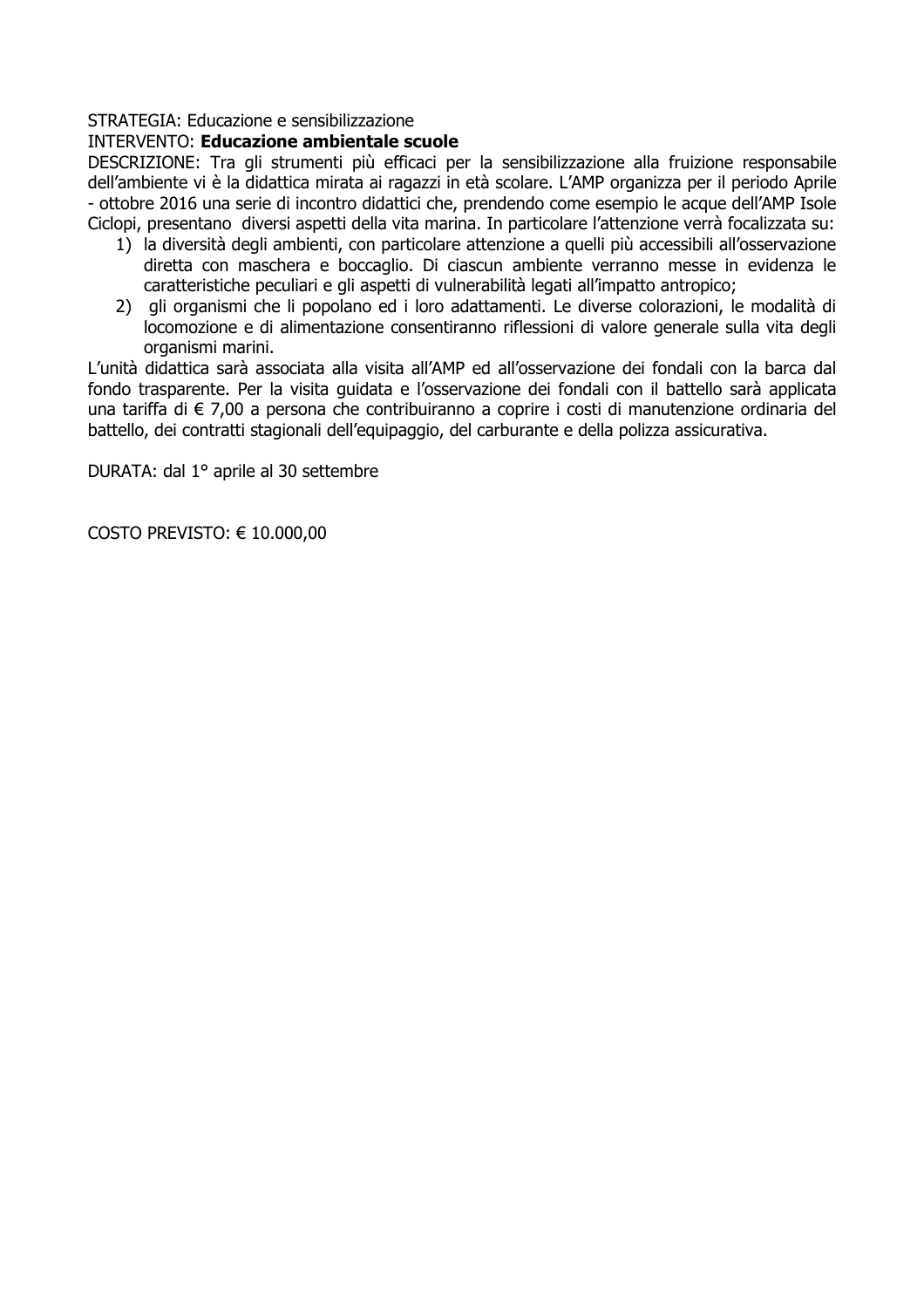#### STRATEGIA: Promozione turistica

#### **INTERVENTO: Punto mare**

DESCRIZIONE: La costa dell'AMP Isole Ciclopi è esclusivamente rocciosa il che rende particolarmente disagevole l'ingresso in acqua di bagnanti e sportivi. Per questo, lungo il litorale, insistono alcune strutture balneari realizzate da privati dietro concessione demaniale marittima. L'accesso a tali strutture è a pagamento e spesso, trattandosi di piattaforme essenzialmente destinate alla balneazione, al loro interno non vi sono spazi e agibilità per le attività sportive quali diving, yela, pallanuoto, canoa, ecc.

Nel corso del 2014 è stato sottoscritto un protocollo d'intesa con il Centro Universitario Sportivo dell'Università di Catania e con l'Università di Catania. Tuttavia, a seguito della rinunzia, da parte del C.U.S., per sopraggiunte impreviste difficoltà organizzative, è stata avviata solamente la fase sperimentale del progetto, con l'effettuazione di immersioni promozionali (battesimo del mare) e uscite di *snorkelina*. Attualmente, è in fase di elaborazione un nuovo protocollo d'intesa tra AMP, Lega Navale e stabilimento balneare "Lido dei Ciclopi" per la realizzazione di un punto mare permanente per le attività sportive legate al mare. I fondi richiesti saranno utilizzati per sostenere i costi di locazione degli spazi e del personale impiegato.

**DURATA: 2016**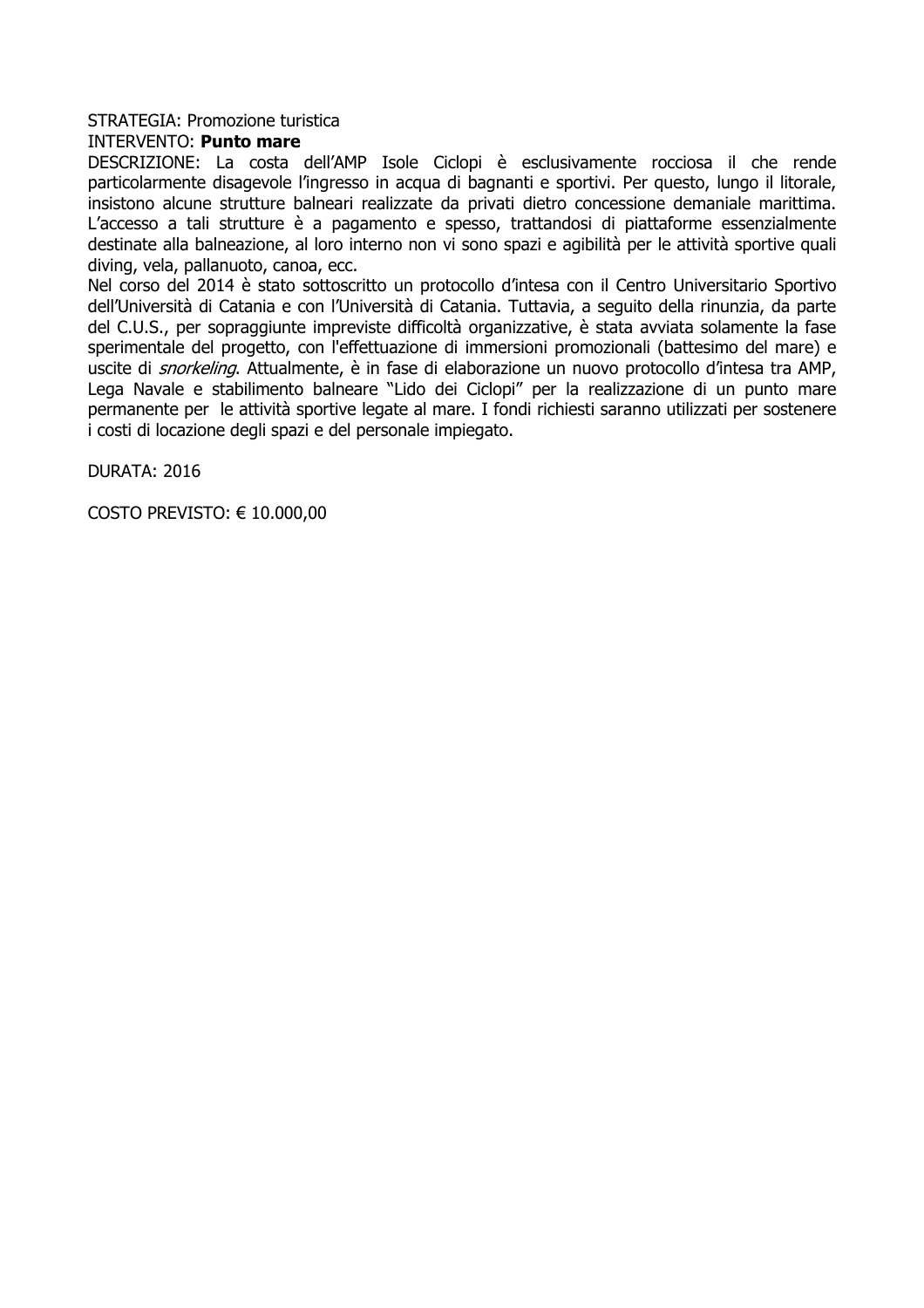### STRATEGIA: Autofinanziamento

## INTERVENTO: Progetto Edison: caratterizzazione bionomica dei siti in concessione

DESCRIZIONE: L'Edison spa è titolare di due concessioni per la coltivazione di idrocarburi nel canale di Sicilia (piattaforme Vega A già operativa e Vega B da realizzare). Per ottemperare agli obblighi di legge sul monitoraggio della qualità ambientale l'azienda è tenuta a produrre un report annuale sullo stato dell'ambiente secondo le indicazioni degli Enti preposti (Ispra e Arpa). Il Consorzio di gestione dell'AMP è stato invitato a produrre un'offerta economica per curare, con supporto dell'Ateneo Catanese, che è socio del Consorzio, un preventivo per l'effettuazione della parte biologica del monitoraggio. Si prevede di effettuare i campionamenti e le relative indagini nel corso del 2016. I ricavi dell'attività confluiranno nel bilancio consortile a titolo di cofinanziamento.

DURATA: 2016

COSTO PREVISTO: € 50.000.00 (altri fondi)